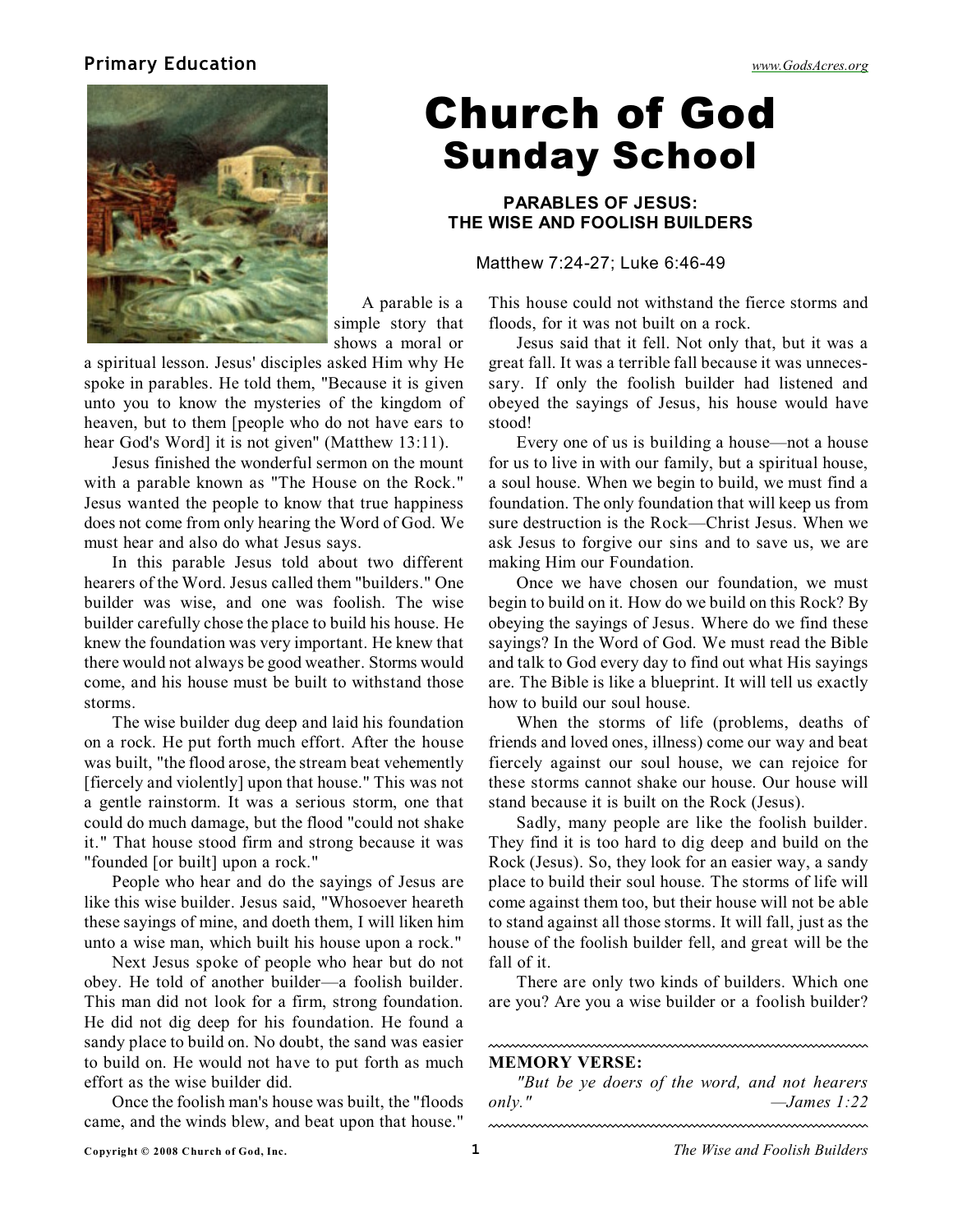**Primary Education** *[www.GodsAcres.org](http://godsacres.org)*